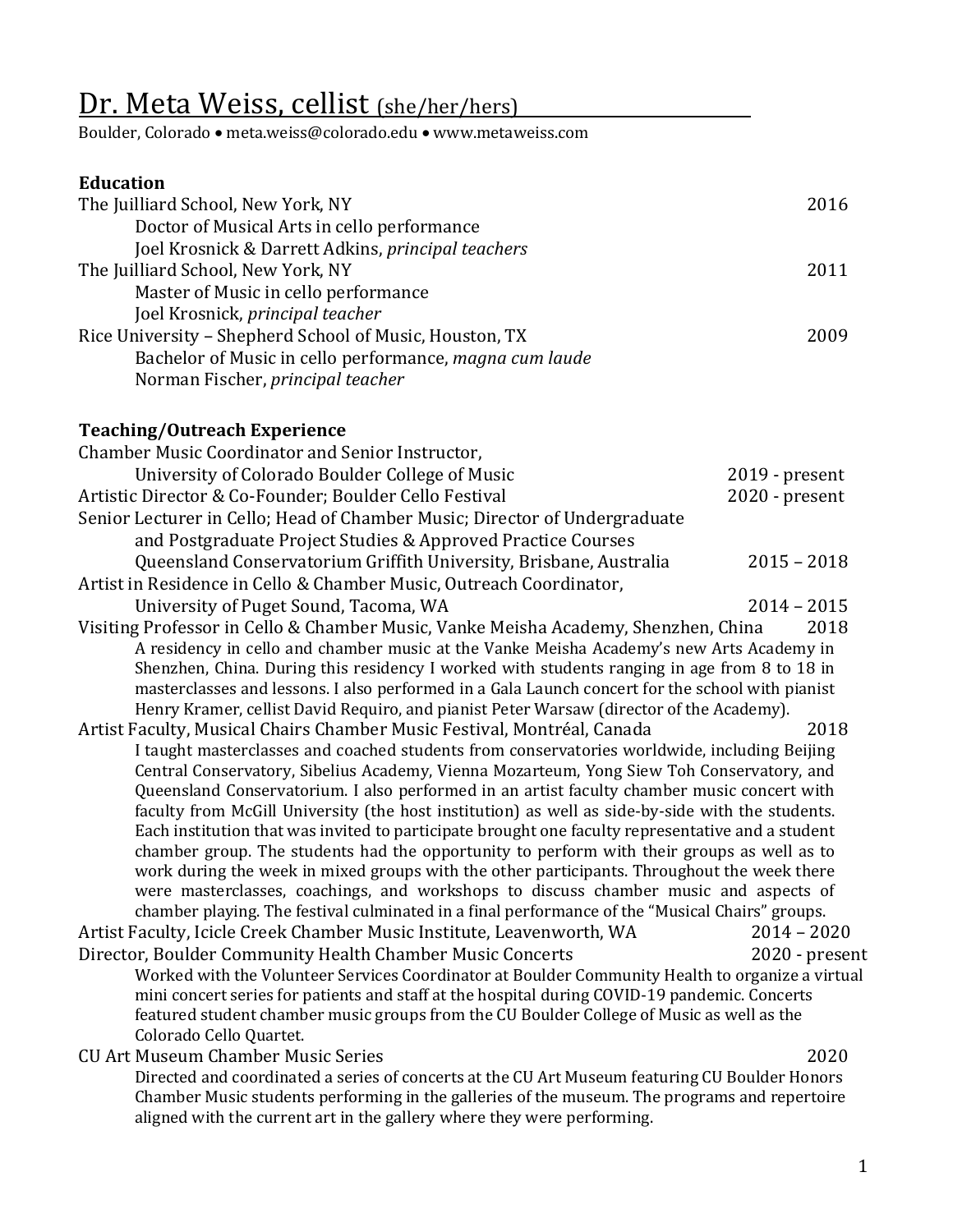2

Cello & Chamber Music Residency, New England Conservatorium, Armidale, Australia 2017 Artist Faculty, Manchester Music Festival, Manchester, VT 2017 Artist Faculty, Coramba Chamber Music Festival, Coramba, Australia 2017 Cello & Chamber Music Residency, Yong Siew Toh Conservatory of Music, Singapore 2016 Artist Faculty, Olympic Music Festival, Quilcene, WA 2015 Artist Faculty, Center Stage Strings, Three Rivers, CA 2015 US Department of State American Music Abroad Tour with *Break of Reality* 2015 American Music Abroad was a 35-day long tour of Kazakhstan, Turkmenistan, and Azerbaijan with "cello rock" group *Break of Reality*. We were selected by audition to represent the United States as "Musical Ambassadors." The tour was sponsored by the US Department of State's Bureau of Educational and Cultural Affairs. We were performing and teaching in these countries with the goal of fostering cross-cultural education and "people-to-people" connections with global audiences. We also toured across Brazil through the same program. Guest Lecturer, Icahn School of Medicine at Mount Sinai, New York, NY 2014 In October 2014, I presented a lecture for a Music and Medicine Seminar at the Icahn School of Medicine at Mount Sinai. The lecture focused on my dissertation research at The Juilliard School on Soviet composer Vissarion Shebalin, who suffered a series of strokes in the middle of his life which resulted in aphasia, the loss of verbal language; despite this, he continued to compose. I analyzed his string quartets both pre- and post-stroke to elucidate changes in his compositional language that can be linked to the loss of verbal language. Studio Assistant to Joel Krosnick, The Juilliard School 2010 – 2014 Assisted Joel Krosnick with lessons, scheduling, and studio class. Music Advancement Program (MAP) Fellowship, The Juilliard School 2012 – 2014 The Music Advancement Program at Juilliard is designed for students in the Greater New York area who demonstrate talent, have the potential to eventually graduate into the Juilliard Pre-College Program, and may not have access to music in their schools. I taught a full studio of private cello students, assisted with orchestra, ran sectionals, and taught and designed the curriculum for the "Performance Practicum" class for advanced students. In this class we discussed issues that citizen artists face today, practice techniques, and topics such as innovation in the arts. We also held studio class at least once a month. There were approximately 15 students in my class. Successful graduates of my studio have gone on to attend schools such as Bard College Conservatory of Music and Berklee College of Music. Gluck Community Service Fellowship, The Juilliard School 2010 – 2015 As part of this fellowship, I performed with a group from Juilliard in different informal outreach concerts throughout New York. We performed in a variety of venues including hospitals, in-patient clinics, out-patient clinics, psychiatric wards, community centers, retirement communities, schools, and hospices. *Break of Reality* **Education Bus Tour 2014** 2014 A two-week concert and education tour that took place in May 2014 with "cello rock" group *Break of Reality. Break of Reality* is committed to music education, and in addition to playing concerts, we also visited schools in every city on the tour and performed in workshops and educational concerts to inspire the students to think outside-of-the-box with their classical instruments. All proceeds from the concerts were donated back to benefit each school's music department. Bowdoin International Music Festival, *Virtuosi* **1988** 1998 10:43 10:44 In addition to performing on the faculty concerts and participating in the festival outreach concerts, I also shared a full studio of private cello students with cellist David Requiro. Students at the festival received two lessons a week. Juilliard MAP at French Woods Performing Arts Camp 2014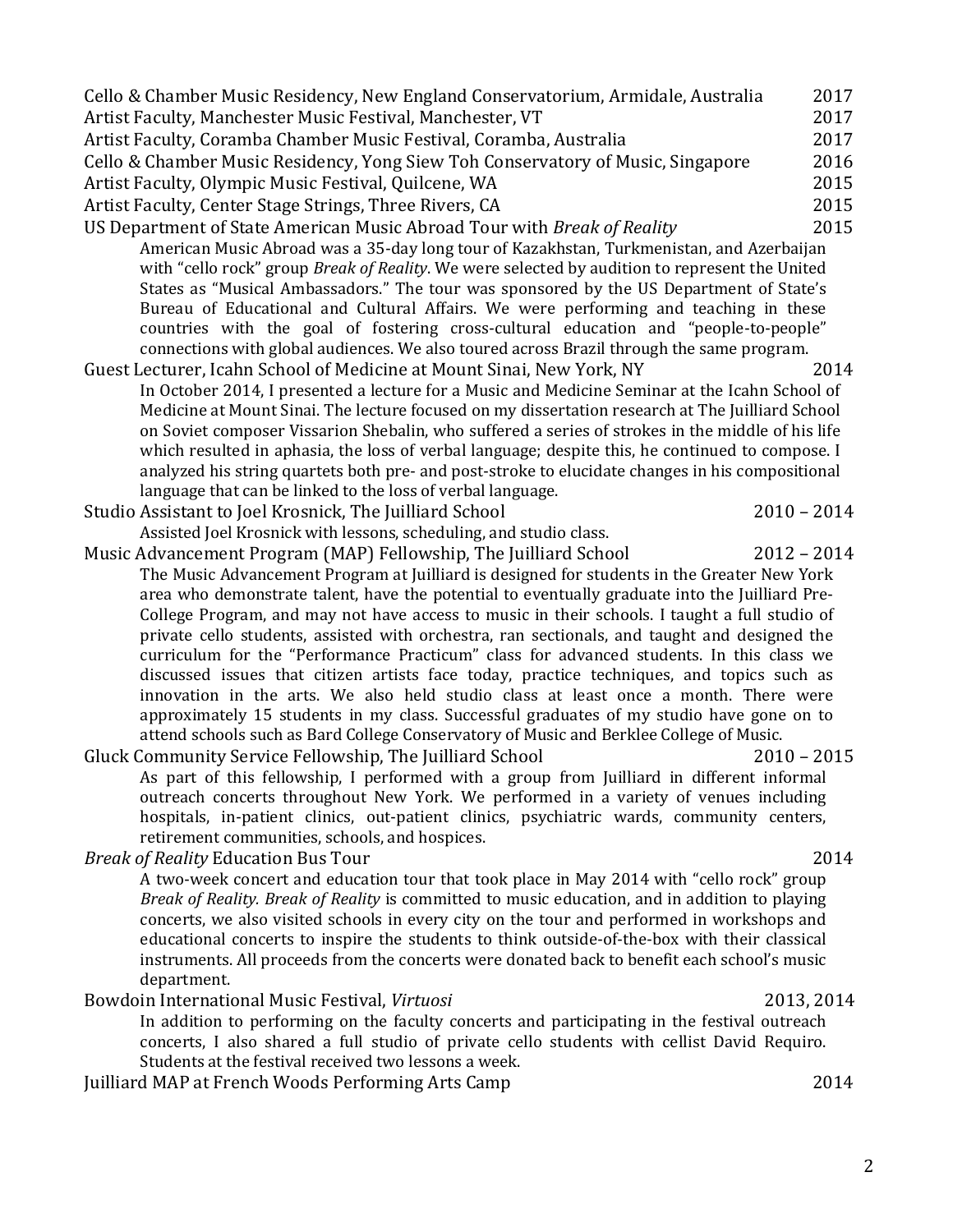| I designed and taught a music curriculum for the MAP students at the French Woods<br>Performing Arts Camp. I also taught private lessons, coached chamber orchestra, ran                     |                  |
|----------------------------------------------------------------------------------------------------------------------------------------------------------------------------------------------|------------------|
| sectionals, played in the orchestra pit for musicals, and worked as a general camp counselor.                                                                                                |                  |
| Instrumental Music Program Fellowship, The Juilliard School                                                                                                                                  | $2011 - 2013$    |
| In the Instrumental Music Program (now part of Juilliard's Morse Fellowship), I taught group<br>cello lessons for two years to the same group of five students at New York Public School PS- |                  |
| 84. All of the students started as beginners and were selected by lottery to be in my class. We                                                                                              |                  |
| gave one concert per semester, which I organized with the violin teacher and a parent<br>volunteer.                                                                                          |                  |
| Ladies Musical Club Award Tour of Washington State                                                                                                                                           | 2012             |
| As the first prize-winner of this competition, I was awarded a week-long concert tour in                                                                                                     |                  |
| Washington State. An essential part of the tour was a series of masterclasses and outreach                                                                                                   |                  |
| concerts in every city in which we performed. The tour concluded with a radio appearance and                                                                                                 |                  |
| live performance for Seattle's KING FM on the show Northwest Focus Live.                                                                                                                     |                  |
| Masterclass, University of Denver Lamont School of Music                                                                                                                                     | 2022             |
| Masterclass, Melbourne Conservatorium University of Melbourne, Melbourne Australia                                                                                                           | 2020             |
| Masterclass (Chamber Music), Greater Boulder Youth Orchestra, Boulder, CO                                                                                                                    | 2020             |
| Masterclass (Chamber Music), University of Colorado, Boulder, CO                                                                                                                             | 2018             |
| Masterclass, University of Colorado, Boulder, CO                                                                                                                                             | 2017             |
| Masterclass, Melbourne Cello Festival, Melbourne, Australia                                                                                                                                  | 2017             |
| Masterclass, Yong Siew Toh Conservatory of Music, Singapore                                                                                                                                  | 2016             |
| Masterclass, Sydney Conservatorium of Music, Sydney, Australia                                                                                                                               | 2015             |
| Masterclass, The Nueva School Menuhin Program, Hillsborough, CA                                                                                                                              | 2014, 2016, 2018 |
| Masterclass, School of the Arts High School, San Francisco, CA                                                                                                                               | 2011, 2014       |
| Masterclass, University of Puget Sound, Tacoma, WA                                                                                                                                           | 2013             |
| La Jolla SummerFest Masterclass Series, La Jolla, CA                                                                                                                                         | 2012             |
|                                                                                                                                                                                              |                  |

# **Adjudication Experience**

| Colorado State Music Teachers Association Concerto Competition, String Juror | 2021       |
|------------------------------------------------------------------------------|------------|
| Performing Arts Festival of the Eastside, Cello Adjudicator, Bellevue, WA    | 2015, 2021 |
| CU Boulder DiMA Persevering Legacy Concert, selection panelist               | 2020, 2021 |
| <b>CU Boulder Wind Department Honors Concerto Competition</b>                | 2020       |
| University of Denver Lamont School of Music Chamber Music Prize              | 2019       |
| Brisbane Club Prize, Adjudicator, Brisbane, Australia                        | 2016, 2018 |
| 4MBS Radio Chamber Music Prize, Adjudicator, Brisbane, Australia             | 2015       |

# **Honors/Awards**

| University of Colorado Boulder Roser Visiting Artist Grant Recipient         | 2020          |
|------------------------------------------------------------------------------|---------------|
| Queensland Conservatorium Research Centre Grant Awardee                      | 2017          |
| Winner - Violoncello Foundation Listener's Choice Award for Entendre         | 2014          |
| C.V. Starr Doctoral Fellowship, The Juilliard School                         | $2011 - 2013$ |
| SYLFF Fellowship, The Tokyo Foundation                                       | $2011 - 2013$ |
| SYLFF Research Abroad Award, The Tokyo Foundation                            | 2013          |
| Presser Foundation Music Award, The Juilliard School                         | 2013          |
| Irene Diamond Graduate Fellowship, The Juilliard School                      | $2009 - 2011$ |
| New Horizons Fellowship, Aspen Music Festival                                | $2010 - 2011$ |
| 1st Prize - Ladies Musical Club of Seattle Award Tour                        | 2012          |
| $2^{nd}$ Prize – Washington International Competition for Strings            | 2012          |
| $2^{nd}$ Prize – National Federation of Music Clubs Young Artist Competition | 2011          |
|                                                                              |               |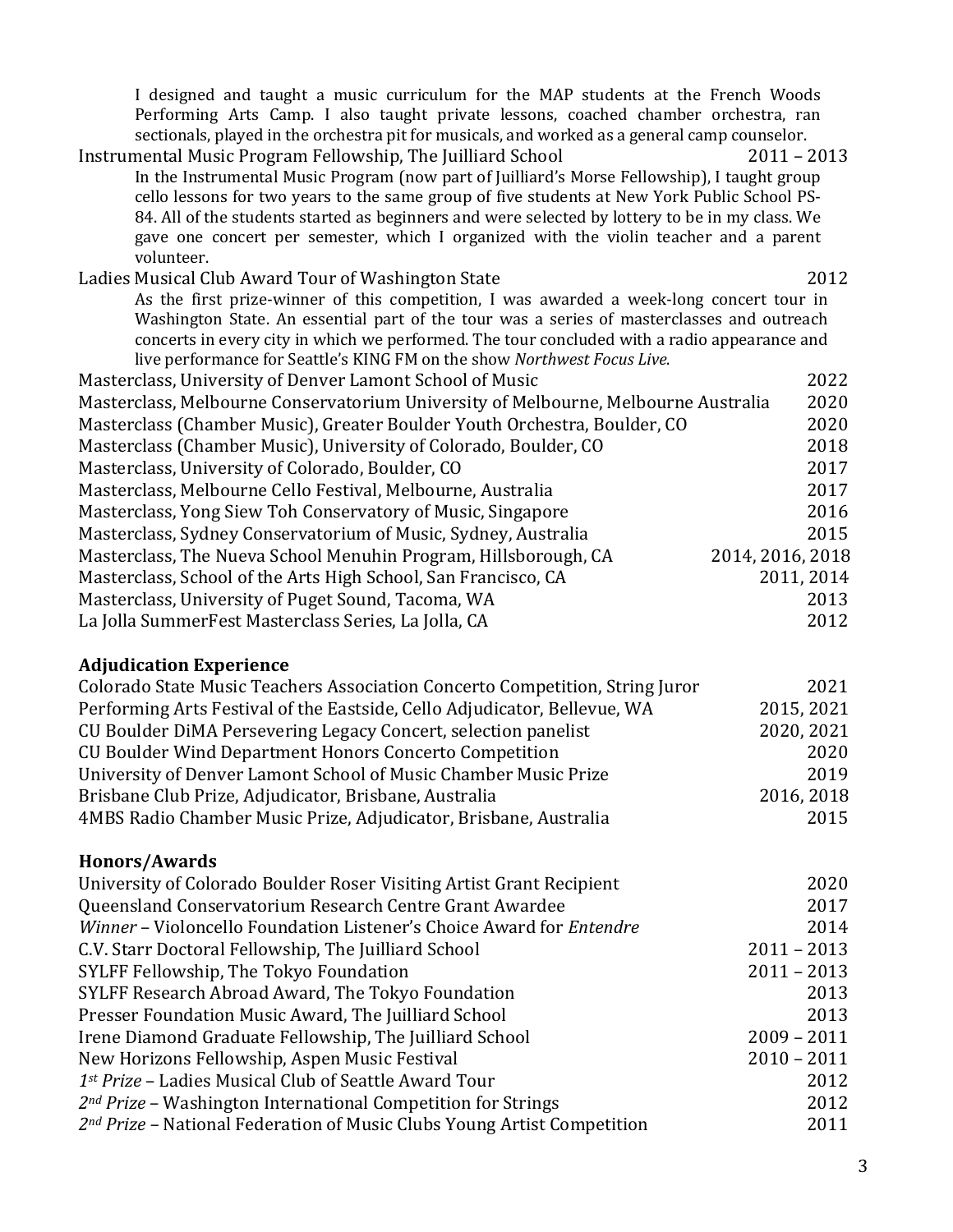| 2 <sup>nd</sup> Prize - Carmel Music Society Competition                                                                                                         | 2011          |
|------------------------------------------------------------------------------------------------------------------------------------------------------------------|---------------|
| 2 <sup>nd</sup> Prize - Schadt String Competition                                                                                                                | 2010          |
| 3rd Prize - Irving M. Klein International String Competition                                                                                                     | 2009          |
| & Prize for Best Performance of the Commissioned Work                                                                                                            |               |
| 1st Prize - Shepherd School of Music Outstanding Chamber Music Players                                                                                           | 2009          |
| 1st Prize - TexASTA Solo Competition Senior Division                                                                                                             | 2008          |
| 1st Prize - Yamaha Young Performing Artist Award                                                                                                                 | 2008          |
| <b>International/National Performance Highlights</b>                                                                                                             |               |
| Walla Walla Chamber Music Festival, Summer & Winter Series, Walla Walla, WA                                                                                      | $2013 - 2022$ |
| Icicle Creek Center for the Arts Chamber Music Festival, Leavenworth, WA                                                                                         | $2014 - 2022$ |
| Icicle Creek Center for the Arts Chamber Music Series                                                                                                            | $2014 - 2021$ |
| Icicle Creek Virtual Chamber Music Festival                                                                                                                      | 2020          |
| Icicle Creek Spring Chamber Music Festival                                                                                                                       | 2019          |
| Tchaikovsky Rococo Variations, Southern Cross Soloists, Queensland Performing                                                                                    |               |
| Arts Centre Concert Hall, Brisbane, Australia                                                                                                                    | 2018          |
| Giovanni Sollima Violoncelles, Vibrez! Concerto with Camerata, Brisbane, Australia                                                                               | 2018          |
| Beethoven Triple Concerto, The Streeton Trio & Melbourne Youth Orchestra,                                                                                        |               |
| Melbourne Recital Centre, Melbourne, Australia                                                                                                                   | 2018          |
| Guest Associate Principal Cello, Sydney Symphony Orchestra                                                                                                       | 2018          |
| Musica Viva "Music in the Hunter," Hunter Valley, NSW, Australia                                                                                                 | 2018          |
| Home of the Arts Recital Series, Gold Coast, QLD, Australia                                                                                                      | 2018          |
| Musical Chairs Chamber Music Festival, Montreal, Canada                                                                                                          | 2018          |
| Sydney Mozart Society, The Streeton Trio, The Concourse, Sydney, Australia                                                                                       | 2018          |
| The Arts Centre Gold Coast Recital Series, Gold Coast, Australia                                                                                                 | 2018          |
| University of Queensland Master Series, Brisbane, Australia                                                                                                      | 2018          |
| Sydney Opera House Utzon Room Series, with The Streeton Trio, Sydney, Australia                                                                                  | 2017          |
| Musica Viva Coffee Concert, Melbourne Recital Centre, Melbourne, Australia                                                                                       | 2017          |
| Southern Cross Soloists, The Sydney Mozart Society, The Concourse, Sydney, Australia                                                                             | 2017          |
| Port Fairy Spring Music Festival, Featured Artist, Port Fairy, Australia                                                                                         | 2017          |
| St. Louis Symphony - Spain Tour & related subscription concerts                                                                                                  | 2017          |
| Yong Siew Toh Conservatory of Music Chamber Music Series, Singapore                                                                                              | 2016          |
| Faculty Recital Series, Queensland Conservatorium, World Premiere of Ivan Trevino                                                                                |               |
| The Bird That's Flown Into My Room, Brisbane, Australia                                                                                                          | 2016          |
| I commissioned this work from American composer and percussionist Ivan Trevino. I                                                                                |               |
| performed the world premiere with the Australian percussion quartet Early Warning System                                                                         |               |
| on the Queensland Conservatorium's Faculty Recital Series. Other works on the program                                                                            |               |
| included Erik Griswold A Leaf Falls, and Tan Dun Elegy: Snow in June. The concert was live-<br>streamed and is archived on the Conservatorium's UStream channel. |               |
| Crossbows Chamber Music Festival, Brisbane, Australia                                                                                                            | 2016          |
| Australia Ensemble, Sydney, Australia                                                                                                                            | 2016          |
| The Australia Ensemble is in residence at the University of New South Wales. I performed as                                                                      |               |
| guest artist on their series at UNSW, and the concert was broadcast nationally by the                                                                            |               |
| Australian Broadcasting Corporation (ABC Classical Radio).                                                                                                       |               |
| Melbourne Recital Centre Salon Series, Melbourne, Australia                                                                                                      | 2015, 2016    |
| Tan Dun Elegy: Snow in June Concerto, Third Coast Percussion, Walla Walla, WA                                                                                    | 2015          |
| Patrick Laird Concerto for 3 Cellos, Percussion & Orchestra (World Premiere)                                                                                     |               |
| Orquestra Sinfonica Brasiliera, Rio de Janiero, Brazil                                                                                                           | 2015          |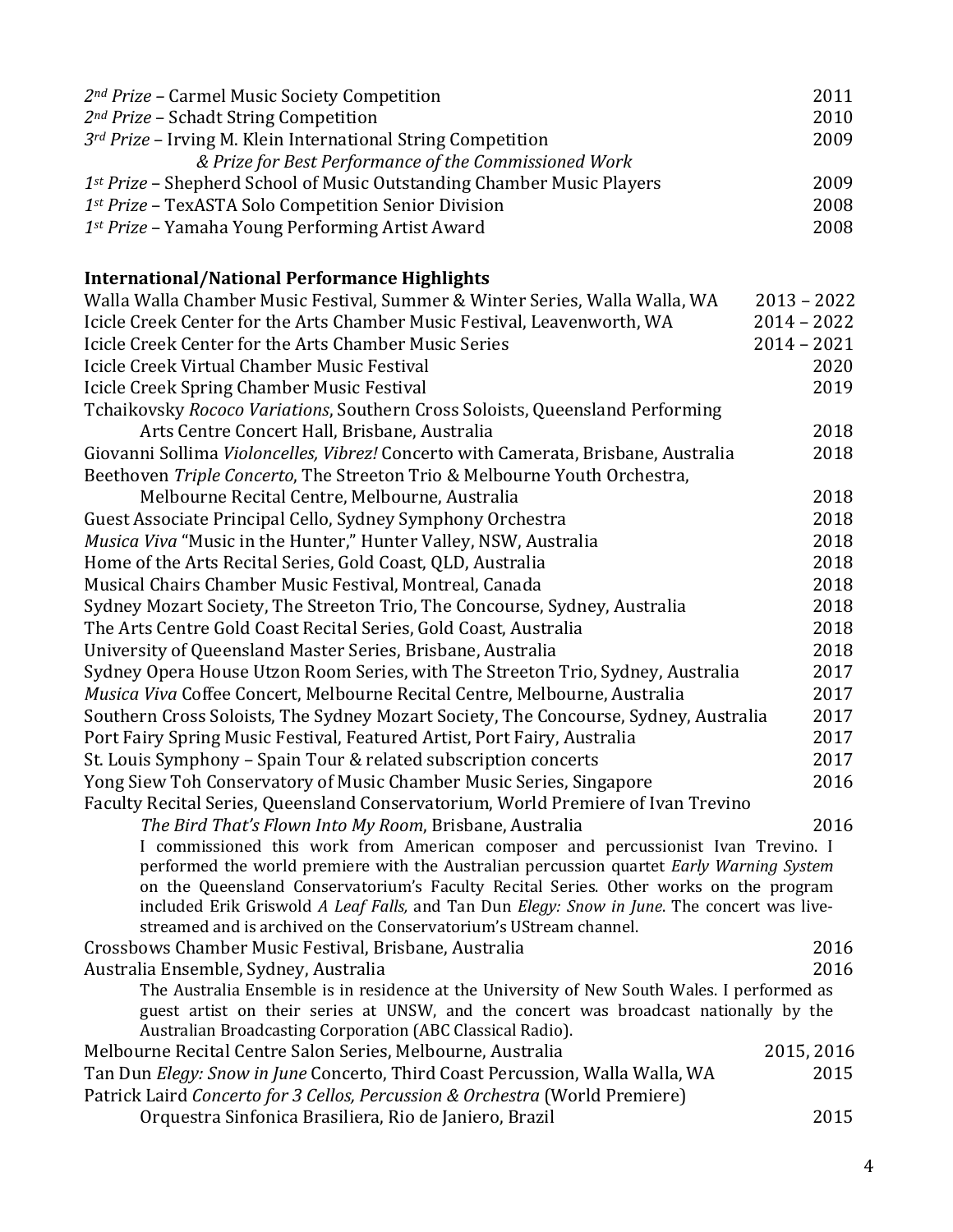| Laird Concerto, Orquestra Sinfonica do Teatro Nacional Claudio Santoro                                                                                                                                         |                  |
|----------------------------------------------------------------------------------------------------------------------------------------------------------------------------------------------------------------|------------------|
| Brasilia, Brazil                                                                                                                                                                                               | 2015             |
| Capela Santa Maria Music Series, Curitiba, Brazil                                                                                                                                                              | 2015             |
| Juilliard ChamberFest, American Premiere of Vissarion Shebalin String Quartet No. 9                                                                                                                            |                  |
| Paul Recital Hall, The Juilliard School, New York, NY                                                                                                                                                          | 2015             |
| San Francisco Performances Salon Series                                                                                                                                                                        | 2013, 2015       |
| Placitas Artist Series, Placitas, New Mexico                                                                                                                                                                   | 2015             |
| Juilliard Wednesdays At One Chamber Music Series, Alice Tully Hall, New York, NY                                                                                                                               | 2014             |
| Minnesota Beethoven Festival with Sir James Galway, Winona, MN                                                                                                                                                 | 2014             |
| SubCulture concert with Break of Reality, New York, NY                                                                                                                                                         | 2014             |
| Royal Conservatory Gala Performance, Toronto, Canada                                                                                                                                                           | 2014             |
| Beethoven-Haus American Chamber Music Series, Bonn, Germany                                                                                                                                                    | 2014             |
| Montepulciano Chamber Music Series, Montepulciano, Italy                                                                                                                                                       | 2014             |
| Jupiter Symphony Chamber Players, New York, NY                                                                                                                                                                 | 2014             |
| Nantucket Atheneum Dance Festival, Nantucket, MA                                                                                                                                                               | 2014, 2015       |
| Shandelee Music Festival Sunset Concert Series, Livingston Manor, NY                                                                                                                                           | 2014             |
| Lompoc Concert Association Series, as duoW, Lompoc, CA                                                                                                                                                         | 2014             |
| Three Rivers Performing Arts Institute Series, as duoW, Three Rivers, CA                                                                                                                                       | 2014             |
| Old First Concert Series, as duoW, San Francisco, CA                                                                                                                                                           | 2014             |
| Temecula Presents Series, as duoW                                                                                                                                                                              | 2013             |
| Sir James Galway "Legacy" National Tour                                                                                                                                                                        | 2013             |
| This was a month-long national tour with flutist Sir James Galway in which we performed                                                                                                                        |                  |
| chamber works including Mozart Flute Quartet and Harty In Ireland. We played in concert halls<br>such as Boston Symphony Hall, The Kimmel Center, The Kennedy Center, and Walton Arts<br>Center, among others. |                  |
| Sid Singer Concert Series, Mamaroneck, NY with the Alexander String Quartet                                                                                                                                    | 2013, 2014       |
| Shostakovich Concerto No. 1, Avanti Orchestra                                                                                                                                                                  |                  |
| Terrace Theater, Kennedy Center, Washington DC                                                                                                                                                                 | 2012             |
| Haydn C Major Cello Concerto, Pennsylvania Sinfonia Orchestra,                                                                                                                                                 |                  |
| Allentown, PA                                                                                                                                                                                                  | 2011, 2012       |
| Jovenes Solistas Recital Series, Lima, Peru                                                                                                                                                                    | 2012             |
| La Jolla SummerFest, as The Newbury Trio, Fellowship Artist Ensemble                                                                                                                                           | 2012             |
| Weekly performances on the festival concert series and outreach concerts as the Fellowship                                                                                                                     |                  |
| Artist Ensemble. The Newbury Trio consisted of myself, violinist Arianna Warsaw-Fan, and<br>pianist Henry Kramer.                                                                                              |                  |
| Carnegie Hall's Weill Recital Hall, as The Nonamé Quartet                                                                                                                                                      | 2010             |
| While I was a student at Juilliard, my string quartet was selected from the chamber music<br>program to perform a recital at Carnegie Hall's Weill Recital Hall.                                               |                  |
| National Public Radio: A Prairie Home Companion                                                                                                                                                                | June 2007        |
| I was a featured guest artist on Garrison Keillor's A Prairie Home Companion, performing<br>works by Bach, Schumann, and Davidoff throughout the show.                                                         |                  |
| <b>Regional/Local Performance Highlights</b>                                                                                                                                                                   |                  |
| Denver Chamber Music Festival                                                                                                                                                                                  | 2019, 2021, 2022 |
| Boulder Cello Festival, performing as the "Colorado Cello Quartet"                                                                                                                                             | 2020, 2021       |
| Off the Hook Arts Garden Series, Fort Collins, CO                                                                                                                                                              | 2021             |

University of Colorado College of Music Faculty Tuesday Series 2019 - 2019 - 2022 University of Colorado – Guest Artist, Faculty Tuesday Series 2017